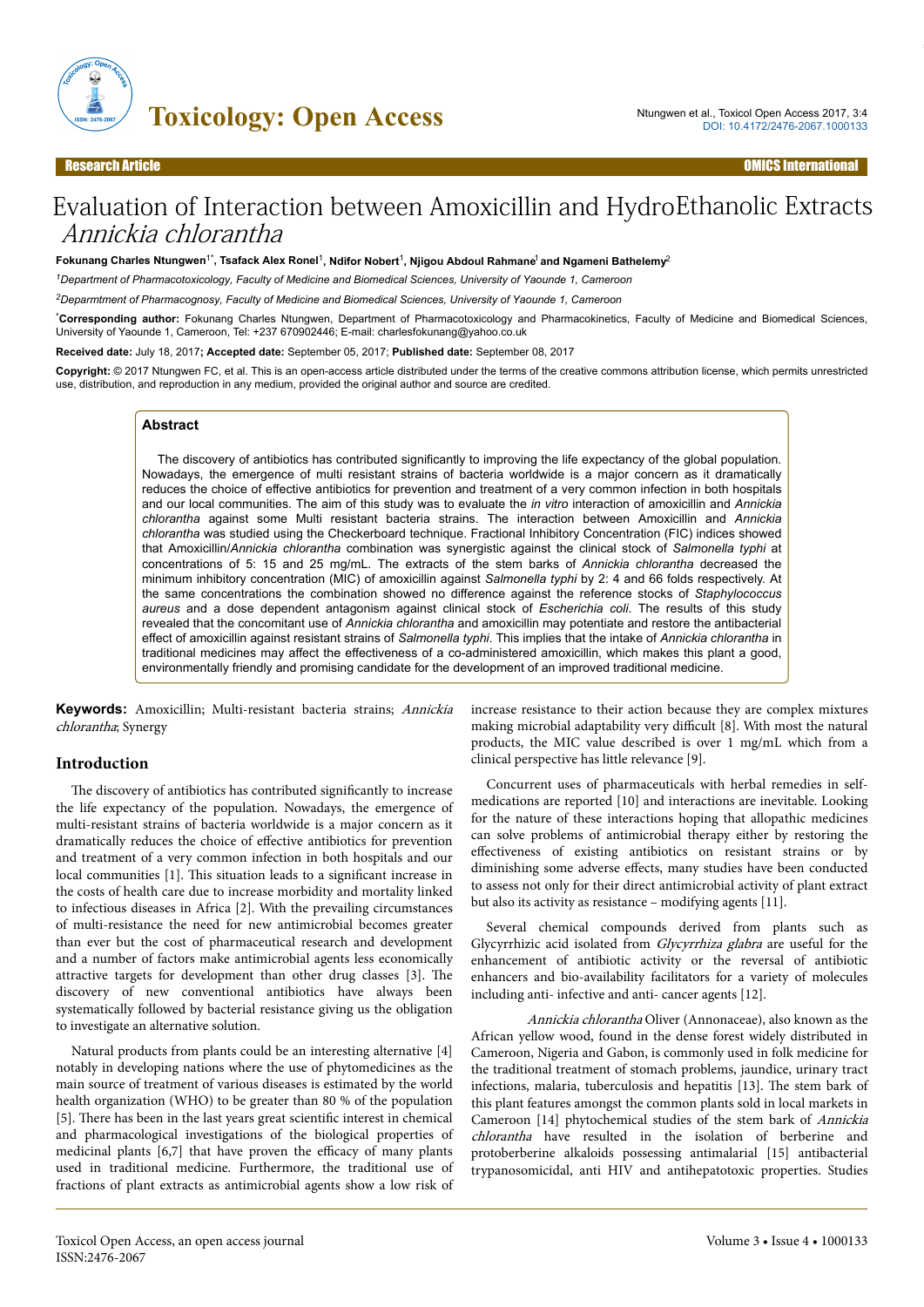have demontrated the cytoprotective and the healing actions of the stem bark aqueous extract of Enantia chlorantha [16]. Amoxicillin is a wide spectrum antibiotic which belongs to the betalactam group. It is on the list of WHO essential medicines. In this work we tested the Hydro ethanolic extract of A. chlorantha as a resistance modifying agent in amoxicillin resistant strains.

# **Materials and Methods**

## **Study sites and plant identification**

A. chlorantha (Annonaceae) is a tree of about 12-30 m in height. The plant bark was harvested at Kala mountain in the Centre Region of Cameroon and a sample was identified in the National Herbarium under the voucher number HNC 2133. Нe rest of the study was conducted at the different laboratories in Cameroon, the extraction of the crude product was carried out in the Pharmacognosy and Pharmaceutic Chemistry laboratory of the Faculty of Medicine and Biomedical Sciences Yaoundé–Cameroon, and the antimicrobial activity was tested in the laboratory of microbiology, (Clinique Universitaires des Montagnes), Bangangté-Cameroon.

#### **Preparation of extracts of Annickia chlorantha**

The bark of the stems of Annickia chlorantha was cut into pieces, air- dried for ten consecutive days and pulverized. Approximately 1300 g of the powdered bark was extracted by maceration with ethanol 70% for 72 h, the extract was filtered and concentrated to obtain a solid residue using a Heidolph rotary vapor.

## **Phytochemical screening**

The phytochemical tests were performed to detect the presence of saponins, tannins, flavonoids, steroids triterpenes and alkaloids according to the method described by Zintchem et al. [17]. Нe tests were based on the visual observation of a change in color or formation of precipitate after the addition of specific reagents.

## **Standardization of test micro organisms**

The test organisms used in this investigation were selected on the basis of their clinical significance, these include, S. aureus (ATCC BAA 1026), and clinical stocks of  $E$ . coli and  $S$ . typhi both resistant to Amoxicillin, amoxicillin-clavulanic acid fluoroquinolon which were obtained from the laboratory of Microbiology, (Clinique Universitaires des Montagnes) (Université des Montagnes, Bangangté-Cameroon).

All strains used in this experiment were cultured on Mueller Hinton agar (Liofilchem) and incubated at 37°C for 18-24 h. From the resulting overnight pure culture, a bacterial suspension equal to 0.5 McFarland (10<sup>6</sup>-10<sup>8</sup> cells/mL) was prepared and adjusted to the final density required for susceptibility tests according to the (Comité de l'Antibiogramme de la Société Francaise de Microbiologie, CA-SFM (2014)) [18].

## **Susceptibility test**

Antimicrobial susceptibility test of the isolates was performed by Kirby- Bauer Diffusion technique [11], in which the test isolate was swabbed uniformly onto the surface of the Muller Hinton Agar plates. Antibiotic and plant extract sterile disc were then placed on the plate. Following incubation, a bacterial lawn appeared on the plate with zone of inhibition around the antibiotic discs.

# **Determination of Minimum and Fractional Inhibitory Concentrations (MIC and FIC)**

The Minimum inhibitory concentrations (MIC) of A. chlorantha, Amoxicillin and combination of both were determined by the macrodilution assay as described by Jai et al [8]. Нe antibiotic concentrations ranged from 0.0475-25 mg/mL for amoxicillin and 0.475-250 mg/mL for plant extract.

The titer plates were inoculated with bacteria having 0.5 Macfarland turbidity and incubated aerobically at 37°C for 24 h. MIC was defined as the lowest concentration at which no growth was observed as described by Spoorthi et al. [19].

For the evaluation of Annickia chlorantha as a modulator of Antibiotic resistance, we determined the MIC of mixture of Amoxicillin and Annickia chlorantha at different sub inhibitory concentrations (5: 15 and 25 mg/mL). Нerefore Fractional Inhibitory Concentration (FIC) was used to understand the effect of the combination. Нis was determined by checkerboard method as described by Esimone et al. [20] and Bhone Myint Kyaw et al. [21]. FIC indices for the all combinations were calculated using the formula below.

FIC index were calculated as follows : FIC  $_{index}$  = FIC A + FIC B, where FIC A is the MIC of drug A in the combination/ MIC of drug A alone and FIC B is the MIC of drug B in the combination/ MIC of drug B alone. Нe combination is considered synergistic when the fractional inhibitory index is  $\leq 0.5$  Indifference was indicated by a FIC index >0.5 to ≤4 while antagonism when ΣFIC is >4 [22].

# **Results and Discussion**

# **Phytochemical composition of hydro ethanolic extracts of A. chlorantha**

The phytochemical screening of the bark extract of A chlorantha showed the presence of alkaloids, flavonoids and polyphenols as shown in Table 1, that was aligned with previous studies conducted by Dawudo et al. [23] and Salman et al [24].

|                 |             | A. chlorantha |  |
|-----------------|-------------|---------------|--|
| Alkaloids       | Valse-mayer | $++++$        |  |
|                 | Hager       | $++++$        |  |
|                 | Wagner      | $++++$        |  |
| <b>Steroids</b> |             | ٠             |  |
| Polyphenols     |             | $^{++}$       |  |
| Flavonoids      |             | $^{++}$       |  |
| Saponosids      |             | ٠             |  |
| <b>Tanins</b>   |             | $^{+++}$      |  |
| Mucilage        |             | ۰             |  |

Table 1: Phytochemical composition of hydro ethanolic extracts of A. chlorantha.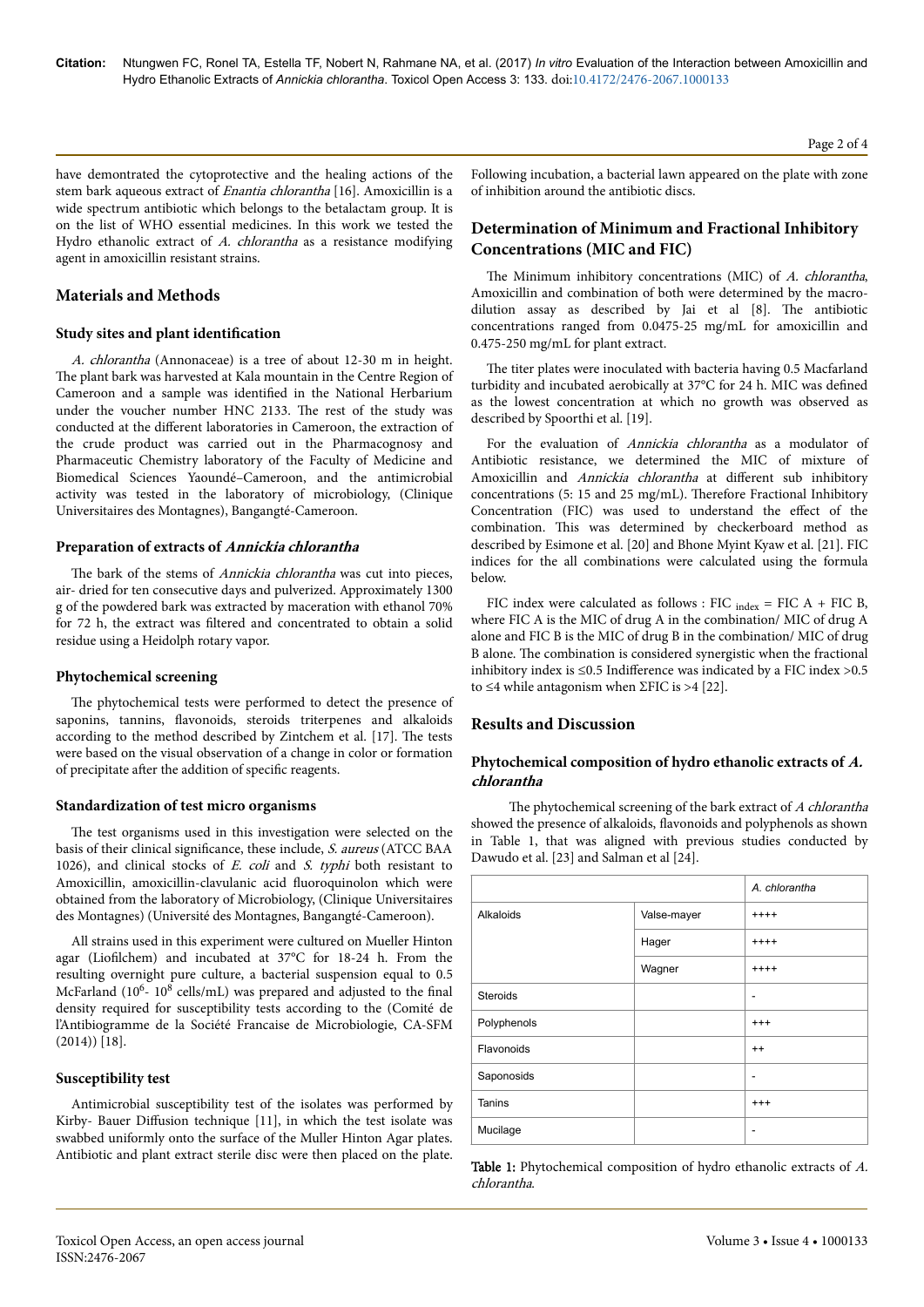The concept of compound that inhibits resistance in a bacterium which may be employed with a conventional antibiotic is illustrated by clavulanic acid a microbial derived inhibitor of beta lactamase which is used in combination with amoxicillin to increase the stability of this antibiotic to its degradation by the beta lactamase enzyme [9]. Piperine, an alkaloid isolated from (Trikatu) glycyrrhizin isolated from roots of Glycyrrhiza glabra are examples of plants derived resistance modifying agents.

## **Minimum inhibitory concentration evaluation (MIC)**

The MIC recorded with amoxicillin against the tested bacteria confirmed the sensitivity profile of the microbes to this molecule Table 2. The MIC obtained with Annickia chlorantha alone showed activity against all the isolates tested. Reference E. coli was the most sensitive 15.62 mg/mL and the clinical stock of E. coli the least sensitive with a recorded MIC of 62.5 mg/ mL. Нese results confirmed the results of Razaq et al. [25]. Нe antibacterial activity of the plant extract is probably due to its phytochemical composition as established by Bassole et al., Erasto et al., Doss et al. [26-28].On the other hand these results confirmed the superiority of conventional antibiotics in terms of potency compared to the plant extracts.

|               | aureus E.<br>S.<br>reference | coli l<br>reference | $\text{colil } S$ .<br>* E.<br><b>Clinique</b> | typhi<br><b>Clinique</b> |
|---------------|------------------------------|---------------------|------------------------------------------------|--------------------------|
| Amoxicillin   | 0.78                         | 1.56                | 3.125                                          | 12.5                     |
| A. chlorantha | 31.5                         | 15.62               | 62.5                                           | 31.25                    |

Table 2: MIC (mg/mL) of Amoxicillin and plant extracts against the strains.

The results of the combined activity of Amoxicillin with Annickia chlorantha extract at concentrations of 5 mg/mL, 15 and 25 mg/mL, showed an important decrease in the MIC of Amoxicillin Figure 1. Нe plant extract decreased the MIC of Amoxicillin against S. typhi by 2; 4 and 66 times respectively at concentrations of 5, 15 and 25 mg/mL. Based on these results we can extrapolate that in vivo for an adult of 70 kg, 200 g of A. chlorantha have to be absorbed in order to reduce the concentration of amoxicillin required by half, 600 g in order to obtain a reduction by quarter and 1000 g to obtain a reduction by 66 of the amount necessary for Salmonellosis treatment.





From toxicological point of view, with regards to acute and subacute toxicological studies made by Tan et al. [13] which found that the  $LD_{50}$ of A chlorantha was higher than 5000 mg/mL, we can conclude that an amount of 200 g of the plant extract (to obtain a reduction by half of the amount of Amoxicillin required for treatment) can be safe but not very applicable in practice. In regards to the increase rate of reduction of the amount of amoxicillin when we increase the amount of plant extract, we can say that the substance responsible for the potentiation is present in a small amount in the plant, and further studies should be made to isolate it.

# **MIC of extract and amoxicillin mixture**

The mixture of amoxicillin and extract of  $E$ , chlorantha was effective on all the bacteria strains tested. The clinical strains of *Salmonella* were the most sensitive at all level of MIC as shown in Table 3.

|                       |                      |       | E<br>coli<br>reference   | S. aureus<br>reference | $S.$ typhi<br>clinic | E. coli<br>clinic |
|-----------------------|----------------------|-------|--------------------------|------------------------|----------------------|-------------------|
| <b>MIC</b><br>(mg/mL) | $AMX+5$<br>Extract.  | mg/mL | $\overline{\phantom{a}}$ | ۰                      | 6.25                 |                   |
|                       | $AMX+15$<br>Extract. | mg/mL | $\overline{a}$           | ٠                      | 3.125                | 3.125             |
|                       | AMX+25<br>Extract.   | mg/mL | 6.5                      | 1.56                   | 0.19                 | 3.125             |
| <b>MBC</b><br>(mg/mL) | $AMX+5$<br>Extract.  | mg/mL | $\overline{a}$           | -                      | 25.0                 |                   |
|                       | $AMX+15$<br>Extract. | mg/mL | $\overline{a}$           | ۰                      | 12.5                 | 12.5              |
|                       | $AMX+25$<br>Extract. | mg/mL | 25.0                     | 12.5                   | 1.56                 | 12.5              |

Table 3: Minimum inhibitory concentration of extract mixture with amoxicillin.

# **Fractional inhibitory concentration (FIC)**

The FIC study showed that a high value of 4.582 for Escherichia coli followed by *Staphylococcous aureus* as an indication of antagonism. For Salmonella typhi clinical stock the FIC value was 0.021 that showed synergism as opposed to  $E$  coli clinical stock (1.05) that was indifferent Table 4.

| <b>Strains</b>                     | Е.<br>reference | coli S.<br>reference | aureus $\mid S$ . typhi clinic $\mid E$ coli clinic |              |
|------------------------------------|-----------------|----------------------|-----------------------------------------------------|--------------|
| 25 <sup>1</sup><br>FIC at<br>mg/mL | 4.582           | 2.049                | 0.021                                               | 1.05         |
| Interpretation                     | Antagonism      | Antagonism           | synergy                                             | indifference |

Table 4: Fractional Inhibitory Concentration (FIC).

# **Conclusion**

Our results showed that the concomitant intake of Annickia chlorantha and amoxicillin could lead to the potentiation of the antibacterial effect of amoxicillin on multi resistant strains of Salmonella typhi, no effect on Staphylococcus aureus and virtually antagonism on multi-resistant strains of Escherichia coli. These results may imply using a lower dose of amoxicillin to achieve the same